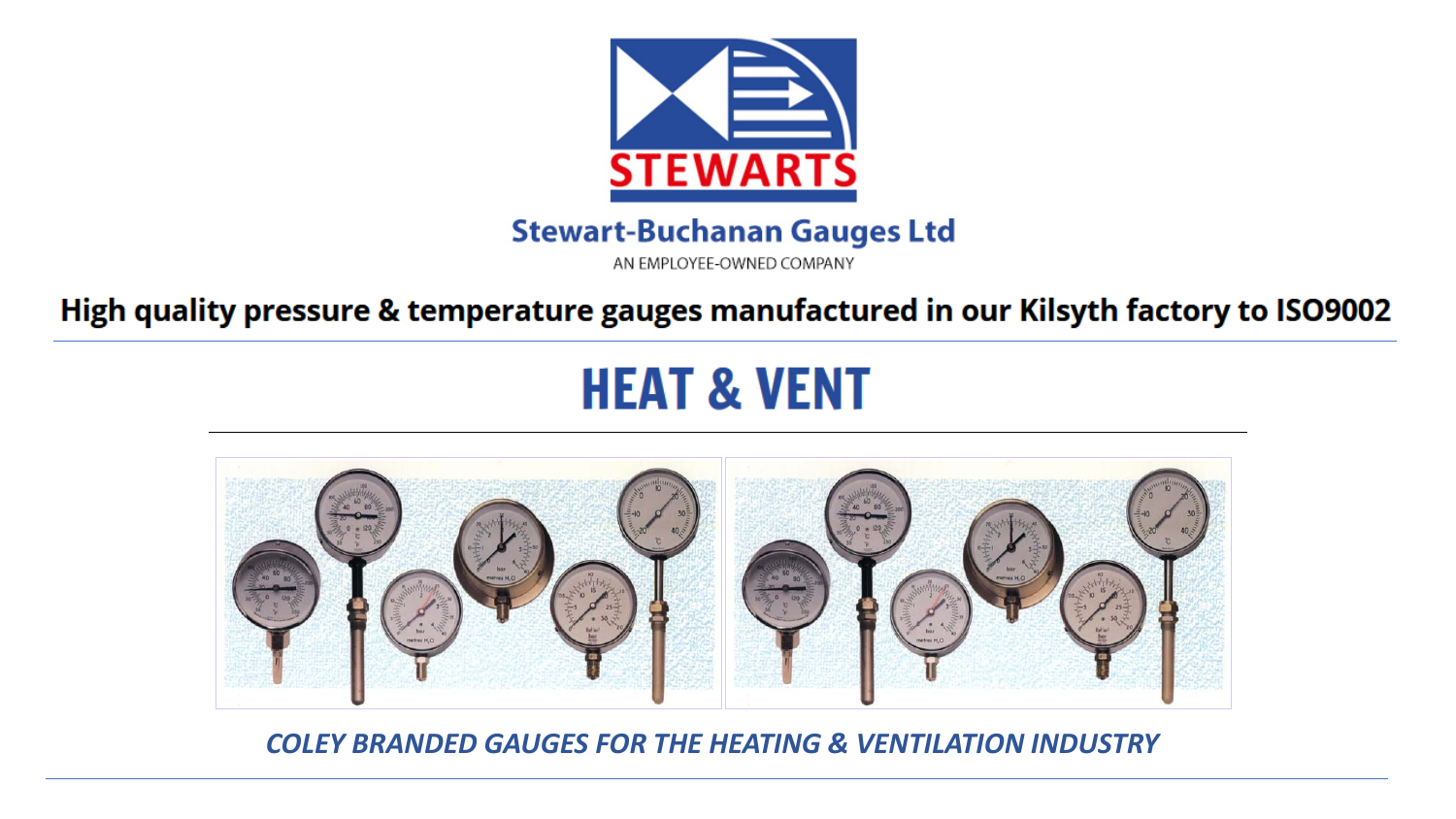## **Notes for Guidance**

#### **PRESSURE GAUGES**

#### *Steam & Gases*

For pressure ranges 25 bar & above, FULL SAFETY PATTERN gauges must be used, details on request. For pressure ranges below 25 bar, Standard Gauges must be fitted with a blow out device. Please specify.

#### *Working Pressures*

Whilst gauges will withstand a full scale pressure, it is recommended that the working pressure should not exceed 75% of the scale for steady pressures; and 65% of the scale range for fluctuating pressures.

#### *Operating Temperature*

Ambient and fluid temperatures acting upon the gauge should be within the range of –20/+60deg C. To protect the gauge from a fluid that is too hot, a syphon or similar device must be installed close to the gauge to provide a condensate fluid in the pressure element.

#### **TEMPERATURE GAUGES**

It is recommended that the maximum working temperature does not exceed 60% of the scale range. Ambient temperatures acting upon the gauge should be within the range of –20 / + 60C. It is essential the bulb is not forced against the bottom of the pocket when tightening the stem nut. This can lead to an increase in pressure within the bulb and cause incorrect readings. Always allow an approximate 5mm gap in the bottom of the pocket before tightening the stem nut.

*We manufacture a wide range of Instruments for all Industries and would be pleased to discuss any special requirements.*



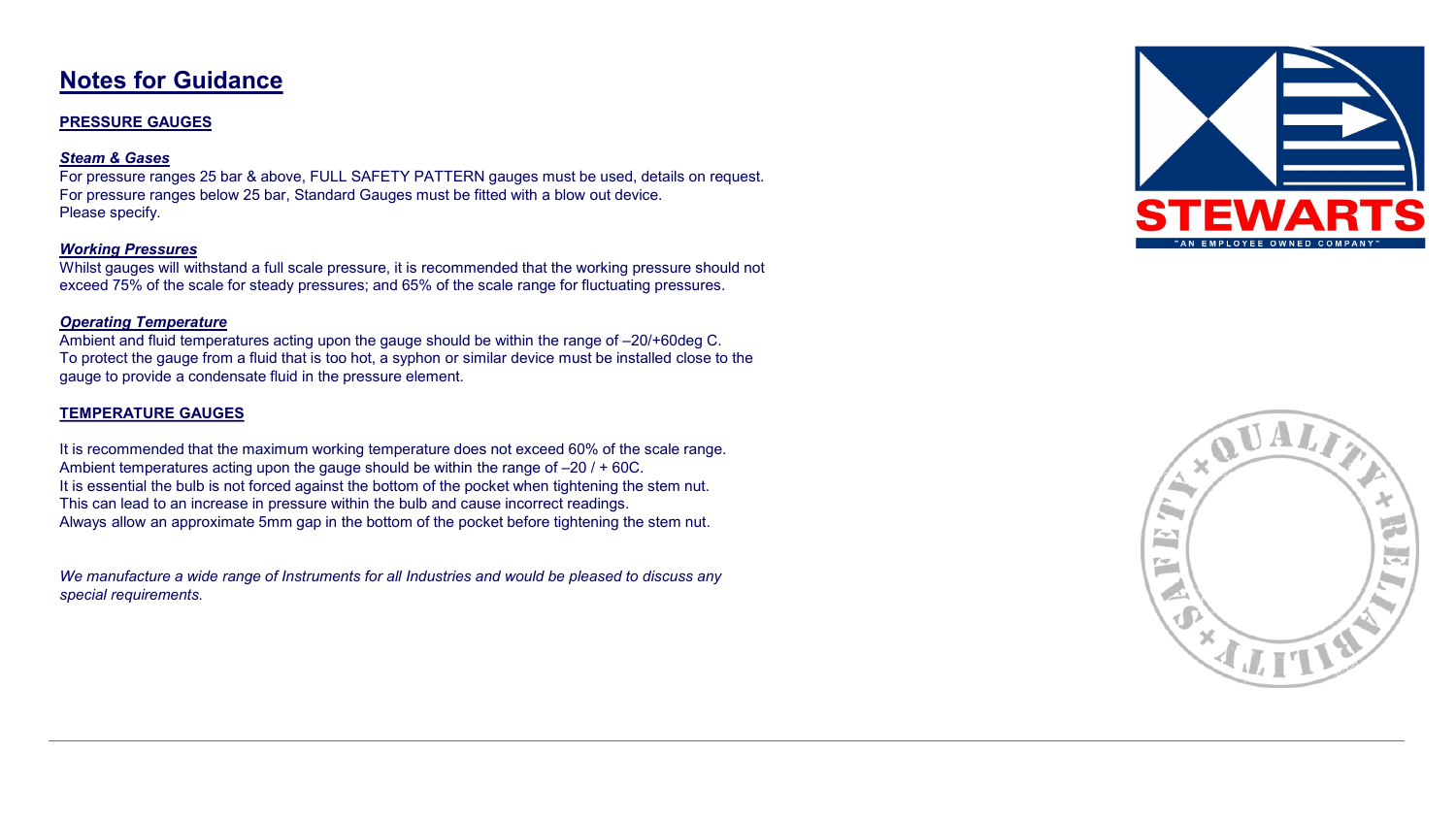#### **PRESSURE GAUGES**

- 100mm & 150mm Dial Sizes
- Black Case with Chrome Bezel
- Stainless Steel Weatherproof Case for External Mounting
- (Optional Glycerine Fill for Condensation)
- Matching in appearance to our range of Thermometers
- 3/8" BSP Bottom Connection
- Loose Red Pointer



#### **Standard Ranges & Part Numbers**

|              | 100mm dial<br><b>Direct Mount</b> | 100mm dial<br><b>Surface Mount</b> | 150mm dial<br><b>Direct Mount</b> | 150mm dial<br><b>Surface Mount</b> |
|--------------|-----------------------------------|------------------------------------|-----------------------------------|------------------------------------|
| $0 - 1$ Bar  | 4106P1                            | 4109P1                             | 6106P1                            | 6109P1                             |
| $0 - 2$ Bar  | 4106P2                            | 4109P2                             | 6106P2                            | 6109P2                             |
| $0 - 4$ Bar  | 4106P3                            | 4109P3                             | 6106P3                            | 6109P3                             |
| $0 - 6$ Bar  | 4106P4                            | 4109P4                             | 6106P4                            | 6109P4                             |
| $0 - 10$ Bar | 4106P5                            | 4109P5                             | 6106P5                            | 6109P5                             |
| $0 - 14$ Bar | 4106P6                            | 4109P6                             | 6106P6                            | 6109P6                             |
| $0 - 20$ Bar | 4106P7                            | 4109P7                             | 6106P7                            | 6109P7                             |

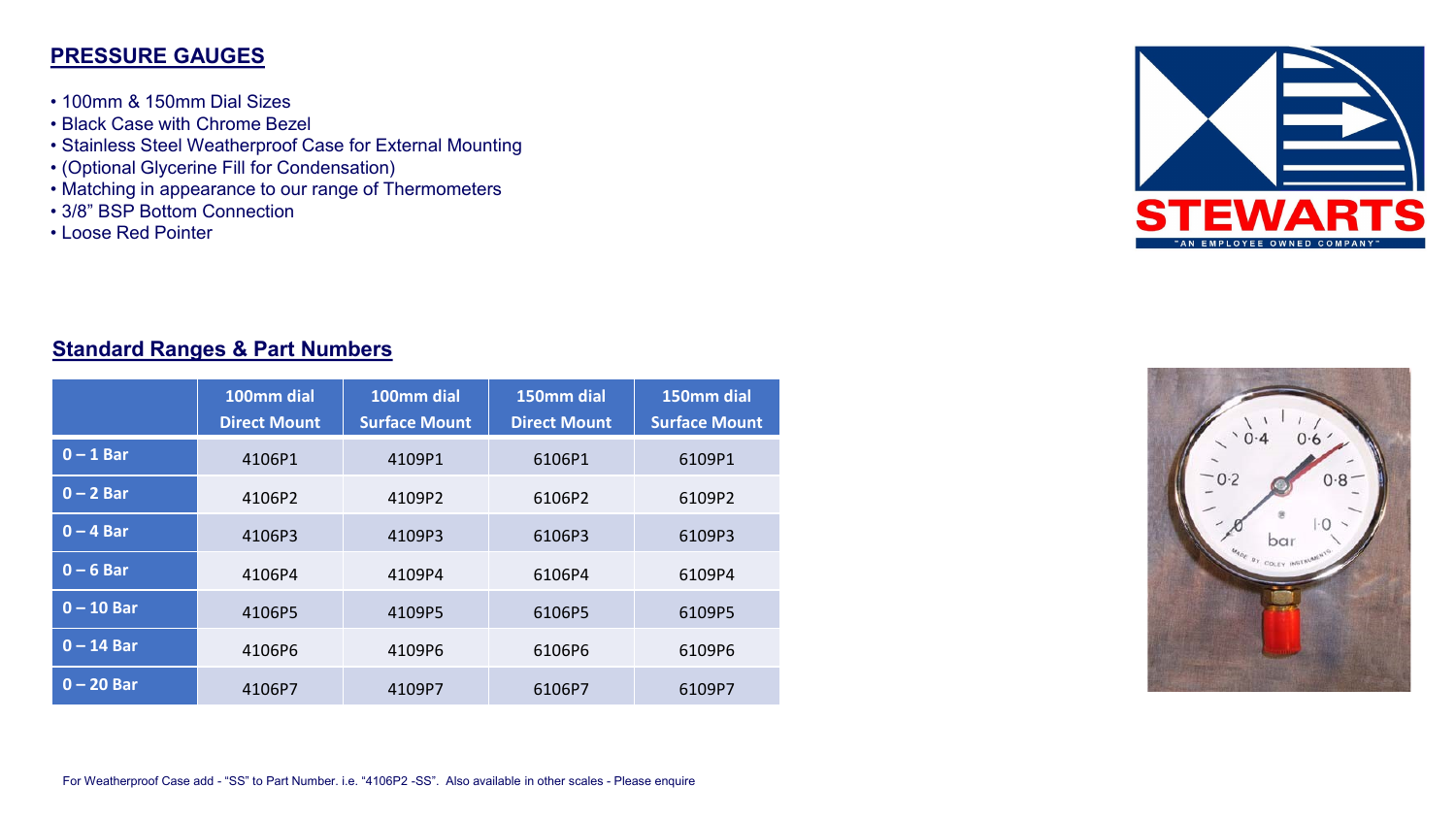#### **DIFFERENTIAL PRESSURE GAUGES**

- 100mm & 150mm Dial Sizes
- Black Case with Chrome Bezel
- Stainless Steel Weatherproof Case for External Mounting
- (Optional Glycerine Fill for Condensation)
- Matching in appearance to our range of Thermometers
- 3/8" BSP Bottom Connections
- Opposed Bourdon Tube Design



## **Standard Ranges & Part Numbers**

| <b>Dial Range</b> | <b>Max Line Pressure</b> | <b>100mm Direct Mount</b> | <b>100mm Surface Mount</b> | <b>150mm Direct Mount</b> | <b>150mm Surface Mount</b> |
|-------------------|--------------------------|---------------------------|----------------------------|---------------------------|----------------------------|
| $0 - 1$ Bar       | 4 Bar                    | OB11-4D1                  | OB11-4S1                   | OB11-6D1                  | OB11-6S1                   |
| $0 - 1.5$ Bar     | 6 Bar                    | OB11-4D2                  | OB11-4S2                   | OB11-6D2                  | OB11-6S2                   |
| $0 - 2 Bar$       | 8 Bar                    | OB11-4D3                  | OB11-4S3                   | OB11-6D3                  | OB11-6S3                   |
| $0 - 2.5$ Bar     | 10 Bar                   | OB11-4D4                  | OB11-4S4                   | OB11-6D4                  | OB11-6S4                   |
| $0 - 3 Bar$       | 12 Bar                   | OB11-4D5                  | OB11-4S5                   | OB11-6D5                  | OB11-6S5                   |

Due to the wide range available, these instruments are **strictly made to order**.

The ratio between maximum line pressure and dial range must be **no more than** 4 : 1.

A selection of ranges in Bar are shown above. Other scales are available, details on request.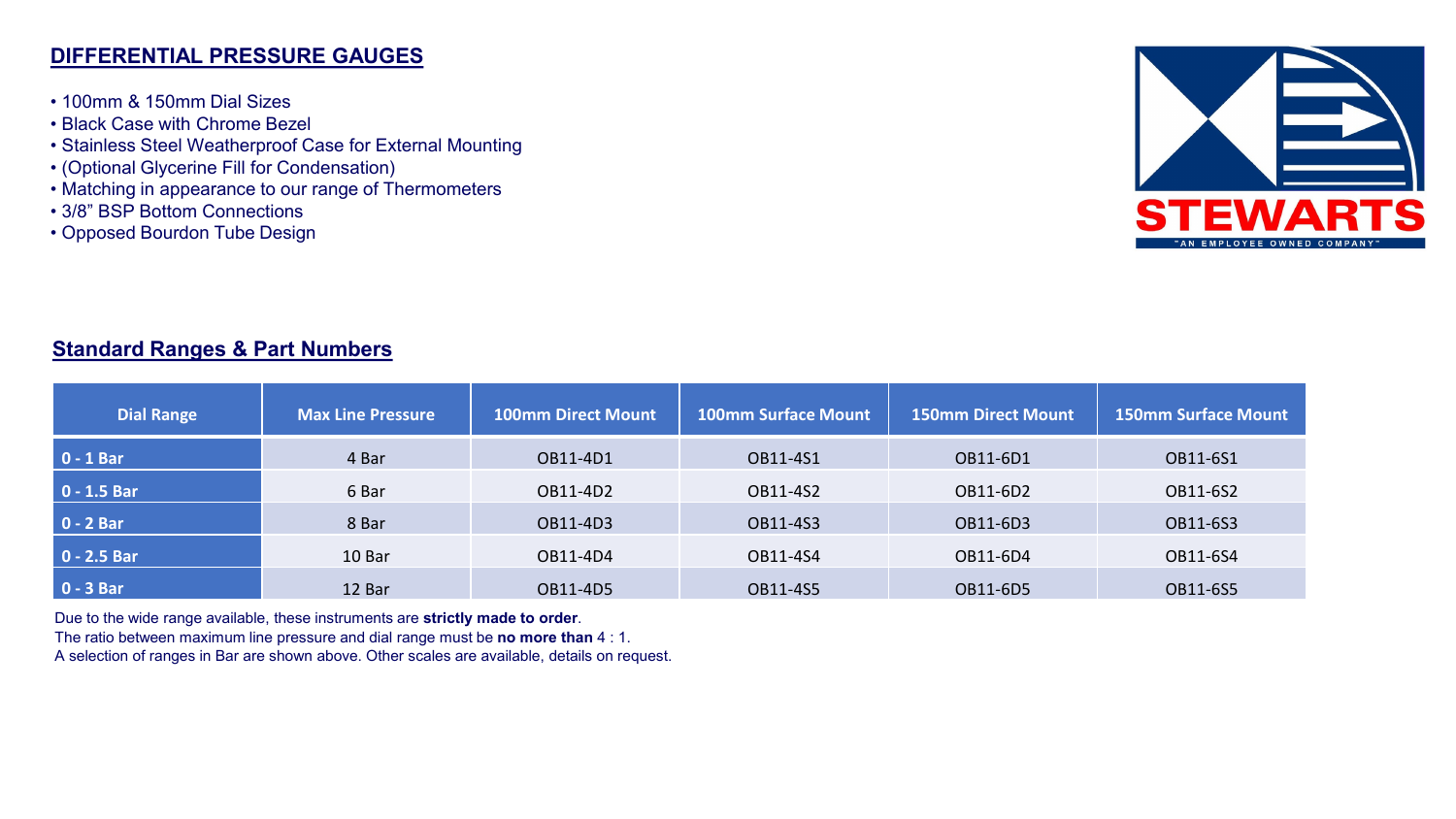#### **MIS Thermometers to suit 2 ½" Pocket**

- 100mm & 150mm Dial Sizes
- Black Case with Chrome Bezel
- Stainless Steel Weatherproof Case for External Mounting
- (Optional Glycerine Fill for Condensation)
- Matching in appearance to our range of Pressure Gauges
- ½"BSP pockets in S/S or Brass
- 50mm Lagging extension on stem or extended pockets.





## **Standard Ranges & Part Numbers for 2 ½" Pockets**

| <b>Service</b>    | <b>Scale Range</b> | 100mm dial<br><b>Bottom Entry</b> | 100mm dial Back<br><b>Entry</b>        | 100mm dial Right<br><b>Entry</b> | 100mm dial Left<br><b>Entry</b> |
|-------------------|--------------------|-----------------------------------|----------------------------------------|----------------------------------|---------------------------------|
| LTHW/HTG          | $0-120C$           | M41062A                           | M41002A                                | M4101R2A                         | M4101L2A                        |
| <b>CHILL. WTR</b> | $-20+40C$          | M41062B                           | M41002B                                | M4101R2B                         | M4101L2B                        |
| <b>HTHW</b>       | 0-200C             | M41062C                           | M41002C                                | M4101R2C                         | M4101L2C                        |
| <b>COND. WTR</b>  | $0-60C$            | M41062D                           | M41002D                                | M4101R2D                         | M4101L2D                        |
| <b>Service</b>    | <b>Scale Range</b> | 150mm dial<br><b>Bottom Entry</b> | <b>150mm dial Back</b><br><b>Entry</b> | 150mm dial Right<br><b>Entry</b> | 150mm dial Left<br><b>Entry</b> |
| <b>LTHW/HTG</b>   | $0-120C$           | M61062A                           | M61002A                                | M6101R2A                         | M6101L2A                        |
| <b>CHILL. WTR</b> | $-20+40C$          | M61062B                           | M61002B                                | M6101R2B                         | M6101L2B                        |
| <b>HTHW</b>       | $0 - 200C$         | M61062C                           | M61002C                                | M6101R2C                         | M6101L2C                        |
| <b>COND. WTR</b>  | $0 - 60C$          | M61062D                           | M61002D                                | M6101R2D                         | M6101L2D                        |

For Weatherproof Case add - "SS" to Part Number. i.e. "4106P2 -SS". Also available in other scales - Please enquire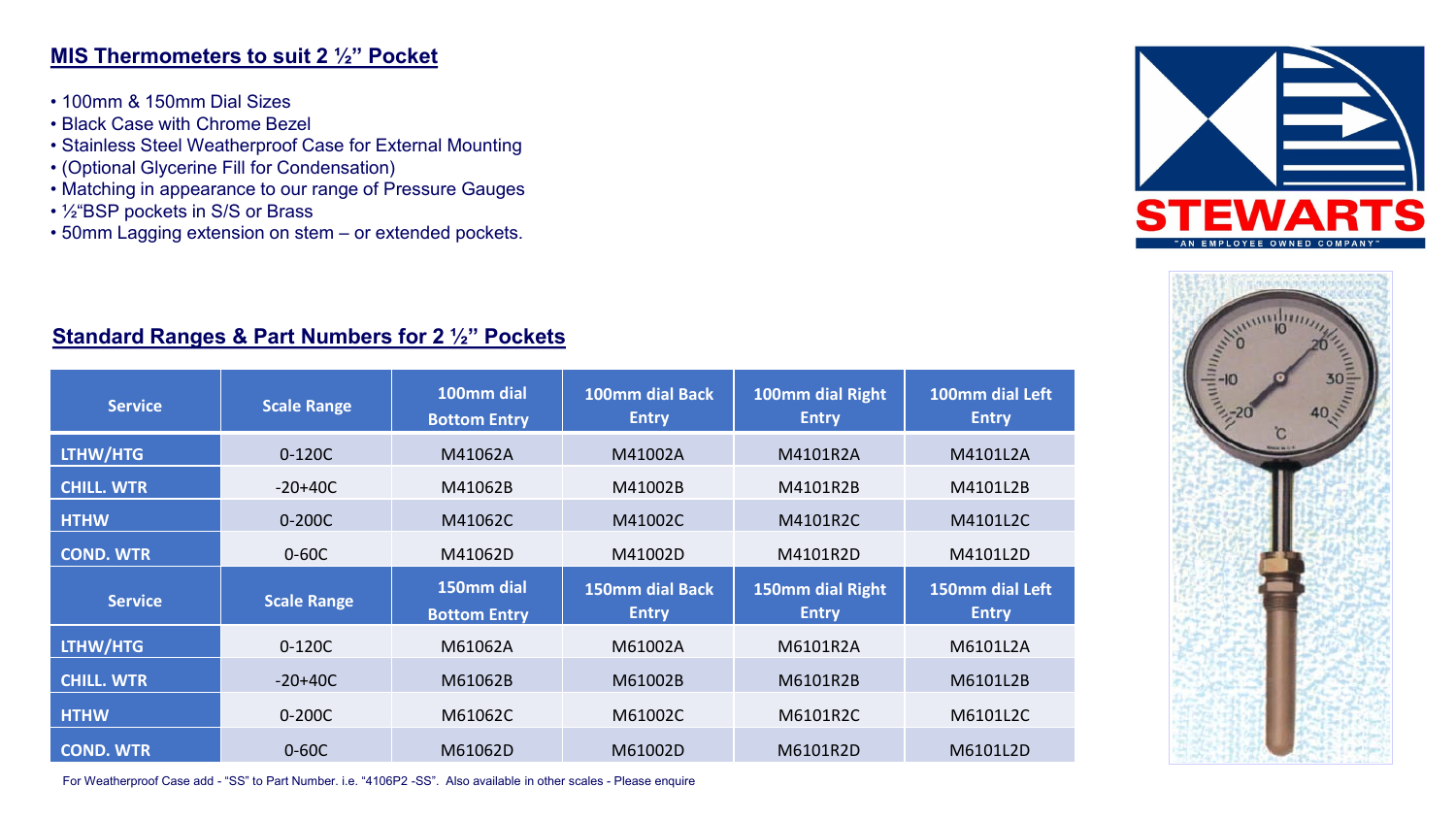#### **MIS Thermometers to suit 4" Pocket**

- 100mm & 150mm Dial Sizes
- Black Case with Chrome Bezel
- Stainless Steel Weatherproof Case for External Mounting
- (Optional Glycerine Fill for Condensation)
- Matching in appearance to our range of Pressure Gauges
- ½"BSP pockets in S/S or Brass
- 50mm Lagging extension on stem or extended pockets.





## **Standard Ranges & Part Numbers for 4" Pockets**

| <b>Service</b>    | <b>Scale Range</b> | 100mm dial<br><b>Bottom Entry</b> | 100mm dial Back<br><b>Entry</b> | 100mm dial Right<br><b>Entry</b> | 100mm dial Left<br><b>Entry</b> |
|-------------------|--------------------|-----------------------------------|---------------------------------|----------------------------------|---------------------------------|
| LTHW/HTG          | $0-120C$           | M41064A                           | M41004A                         | M4101R4A                         | M4101L4A                        |
| <b>CHILL. WTR</b> | $-20+40C$          | M41064B                           | M41004B                         | M4101R4B                         | M4101L4B                        |
| <b>HTHW</b>       | $0 - 200C$         | M41064C                           | M41004C                         | M4101R4C                         | M4101L4C                        |
| <b>COND. WTR</b>  | $0-60C$            | M41064D                           | M41004D                         | M4101R4D                         | M4101L4D                        |
| <b>Service</b>    | <b>Scale Range</b> | 150mm dial<br><b>Bottom Entry</b> | 150mm dial Back<br><b>Entry</b> | 150mm dial Right<br><b>Entry</b> | 150mm dial Left<br><b>Entry</b> |
| LTHW/HTG          | $0-120C$           | M61064A                           | M61004A                         | M6101R4A                         | M6101L4A                        |
| <b>CHILL. WTR</b> | $-20+40C$          | M61064B                           | M61004B                         | M6101R4B                         | M6101L4B                        |
| <b>HTHW</b>       | $0 - 200C$         | M61064C                           | M61004C                         | M6101R4C                         | M6101L4C                        |
| <b>COND. WTR</b>  | $0 - 60C$          | M61064D                           | M61004D                         | M6101R4D                         | M6101L4D                        |

For Weatherproof Case add - "SS" to Part Number. i.e. "4106P2 -SS". Also available in other scales - Please enquire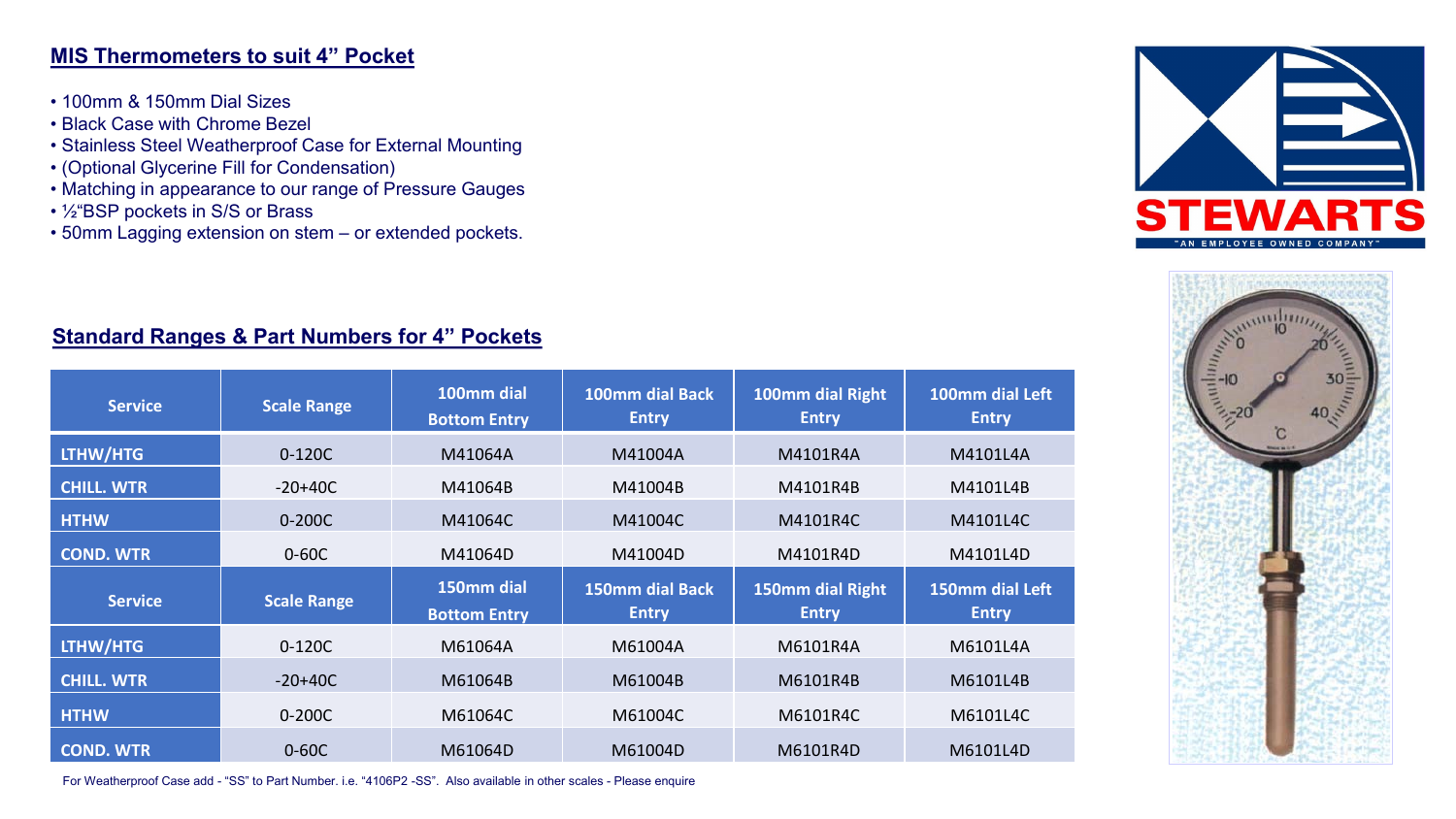#### **GF Thermometers to suit 2 ½" Pocket**

- 100mm & 150mm Dial Sizes
- Black Case with Chrome Bezel
- •Matching in appearance to our range of Pressure Gauges
- ½"BSP pockets in S/S or Brass
- 50mm Lagging extension on stem or extended pockets.





## **Standard Ranges & Part Numbers for 2 ½" Pockets**

| <b>Service</b>         | <b>Scale Range</b> | 100mm dial<br><b>Bottom Entry</b> | 100mm dial Back<br><b>Entry</b> | 100mm dial Right<br><b>Entry</b> | 100mm dial Left<br><b>Entry</b> |
|------------------------|--------------------|-----------------------------------|---------------------------------|----------------------------------|---------------------------------|
| LTHW/HTG               | $0 - 120C$         | G41062A                           | G41002A                         | G4101R2A                         | G4101L2A                        |
| <b>CHILL/COND. WTR</b> | $-20+60C$          | G41062B                           | G41002B                         | G4101R2B                         | G4101L2B                        |
| <b>HTHW</b>            | $0 - 200C$         | G41062C                           | G41002C                         | G4101R2C                         | G4101L2C                        |
| <b>Service</b>         | <b>Scale Range</b> | 150mm dial<br><b>Bottom Entry</b> | <b>150mm dial Back</b><br>Entry | 150mm dial Right<br><b>Entry</b> | 150mm dial Left<br><b>Entry</b> |
| LTHW/HTG               | $0-120C$           | G61062A                           | G61002A                         | G6101R2A                         | G6101L2A                        |
| <b>CHILL/COND. WTR</b> | $-20+60C$          | G61062B                           | G61002B                         | G6101R2B                         | G6101L2B                        |
| <b>HTHW</b>            | $0 - 200C$         | G61062C                           | G61002C                         | G6101R2C                         | G6101L2C                        |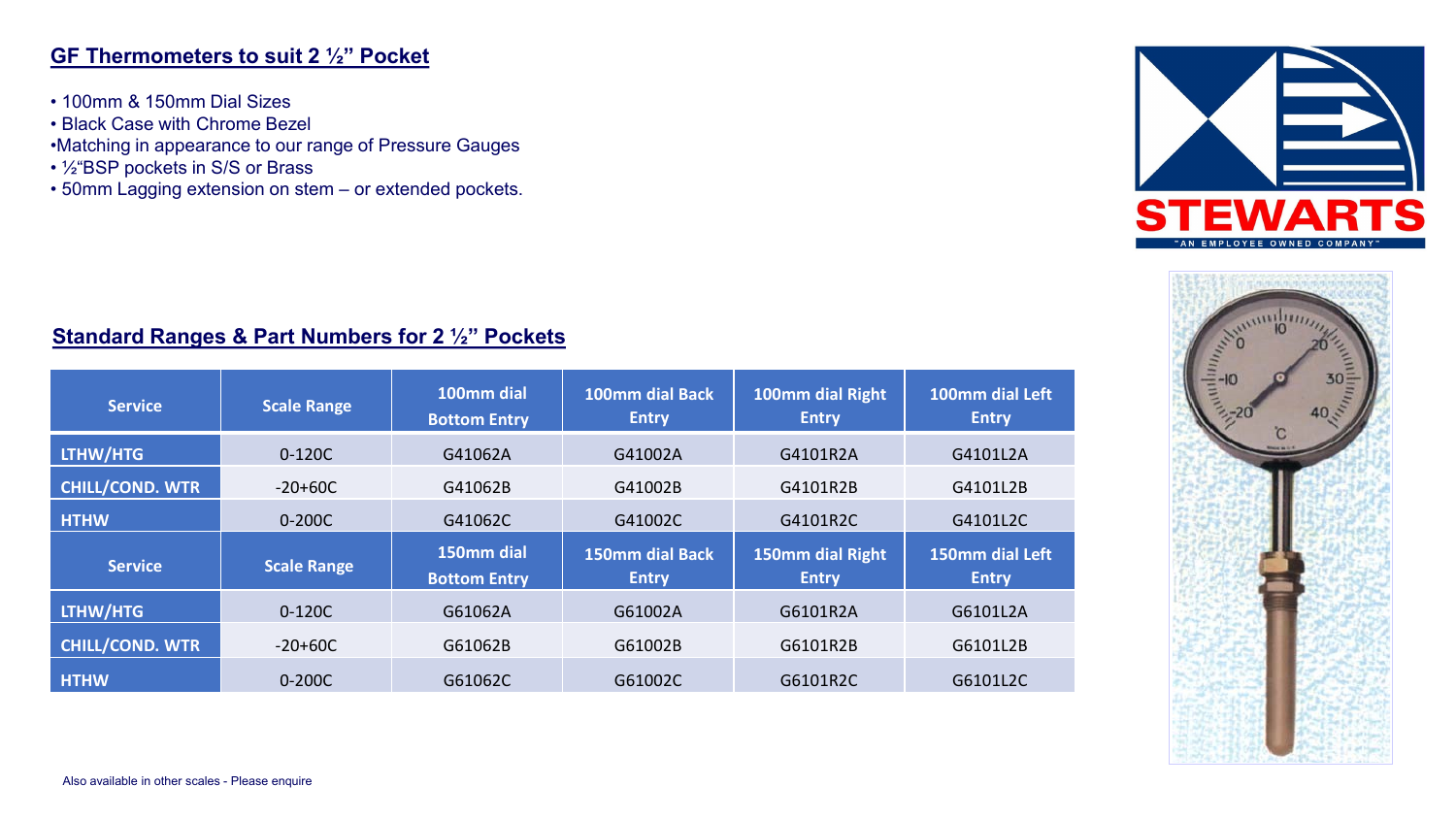#### **GF Thermometers to suit 4" Pocket**

- 100mm & 150mm Dial Sizes
- Black Case with Chrome Bezel
- •Matching in appearance to our range of Pressure Gauges
- ½"BSP pockets in S/S or Brass
- 50mm Lagging extension on stem or extended pockets.





## **Standard Ranges & Part Numbers for 4" Pockets**

| <b>Service</b>         | <b>Scale Range</b> | 100mm dial<br><b>Bottom Entry</b> | 100mm dial Back<br><b>Entry</b>        | 100mm dial Right<br><b>Entry</b> | 100mm dial Left<br><b>Entry</b> |
|------------------------|--------------------|-----------------------------------|----------------------------------------|----------------------------------|---------------------------------|
| LTHW/HTG               | 0-120C             | G41064A                           | G41004A                                | G4101R4A                         | G4101L4A                        |
| <b>CHILL/COND. WTR</b> | $-20+60C$          | G41064B                           | G41004B                                | G4101R4B                         | G4101L4B                        |
| <b>HTHW</b>            | $0 - 200C$         | G41064C                           | G41004C                                | G4101R4C                         | G4101L4C                        |
| <b>Service</b>         | <b>Scale Range</b> | 150mm dial<br><b>Bottom Entry</b> | <b>150mm dial Back</b><br><b>Entry</b> | 150mm dial Right<br><b>Entry</b> | 150mm dial Left<br><b>Entry</b> |
| LTHW/HTG               | $0-120C$           | G61064A                           | G61004A                                | G6101R4A                         | G6101L4A                        |
| <b>CHILL/COND. WTR</b> | $-20+60C$          | G61064B                           | G61004B                                | G6101R4B                         | G6101L4B                        |
| <b>HTHW</b>            | 0-200C             | G61064C                           | G61004C                                | G6101R4C                         | G6101L4C                        |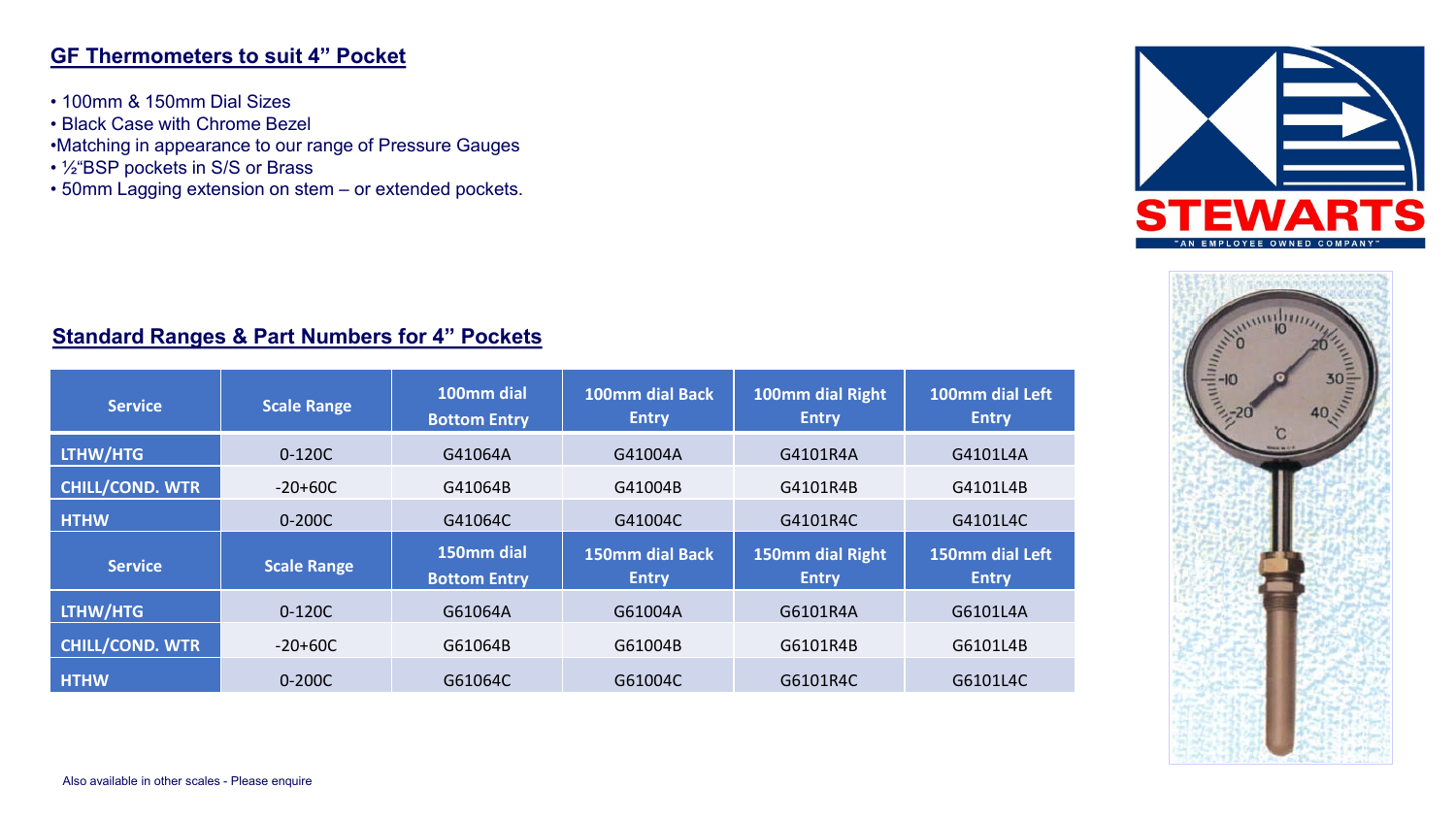#### **POCKETS FOR MIS & GF THERMOMETERS**

- Pockets are threaded ½" BSP
- Available in Stainless Steel or Brass
- Extended Pockets have 50mm lagging extension
- Standard Pockets have no lagging extension
- Special Pockets are available on request
- Heat conducting paste available on request
- NOT suitable for bi-metal thermometers

| <b>Pocket Material</b> | 2 1/2" Standard | 2 1/2" Extended | 4" Standard | 4" Extended |
|------------------------|-----------------|-----------------|-------------|-------------|
| <b>Stainless Steel</b> | 212SS           | 212SSX          | 412SS       | 412SSX      |
| <b>Brass</b>           | 212B            | 212BX           | 412B        | 412BX       |

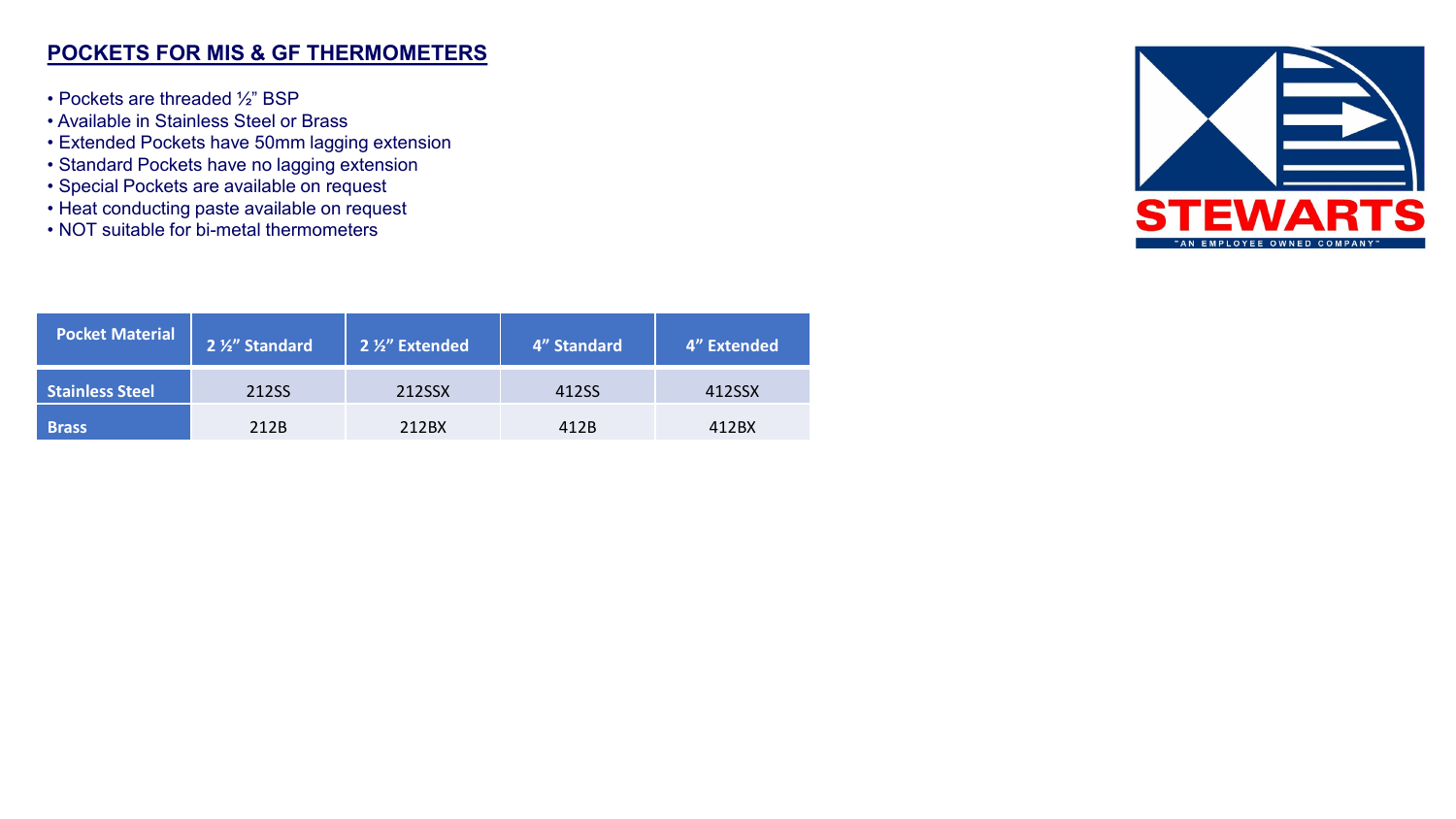#### **BI-METAL Thermometers to suit 2" & 4" pocket**

- 100mm & 150mm Dial Sizes
- Black Case with Chrome Bezel
- Stainless Steel Weatherproof Case for External Mounting
- (Optional Glycerine Fill for Condensation)
- Matching in appearance to our range of Pressure Gauges
- ½"BSP pockets in S/S or Brass
- NO Lagging extension on stem extended pockets to order
- Brass Pockets included

#### **Standard Ranges & Part Numbers for 4" Pockets**

| <b>Scale Range</b> | <b>Pocket Length</b> | <b>100mm</b><br><b>Dial</b><br><b>Bottom</b><br><b>Entry</b> | <b>100mm</b><br><b>Dial</b><br><b>Back Entry</b> | <b>150mm</b><br><b>Dial</b><br><b>Bottom</b><br><b>Entry</b> | <b>150mm</b><br><b>Dial</b><br><b>Back Entry</b> |
|--------------------|----------------------|--------------------------------------------------------------|--------------------------------------------------|--------------------------------------------------------------|--------------------------------------------------|
| 0-120C             | 50 <sub>mm</sub>     | B208A42                                                      | B209A42                                          | B208A62                                                      | B209A62                                          |
| 0-120C             | 100mm                | B208A44                                                      | B209A44                                          | B208A64                                                      | B209A64                                          |
| $-20+60C$          | 50 <sub>mm</sub>     | B208B42                                                      | B209B42                                          | B208B62                                                      | B209B62                                          |
| $-20+60C$          | 100mm                | B208B44                                                      | B209B44                                          | B208B64                                                      | B209B64                                          |
|                    |                      |                                                              |                                                  |                                                              |                                                  |

Spare Pockets for Bimetal Thermometers (NOT COMPATIBLE WITH MIS or GF)

 $2"$  X  $\frac{1}{2}$ " BSP Brass Pockets - Type 212BMB<br>
4" X  $\frac{1}{2}$ " BSP Brass Pockets - Type 412BMB  $4"$  X  $\frac{1}{2}$ " BSP Brass Pockets



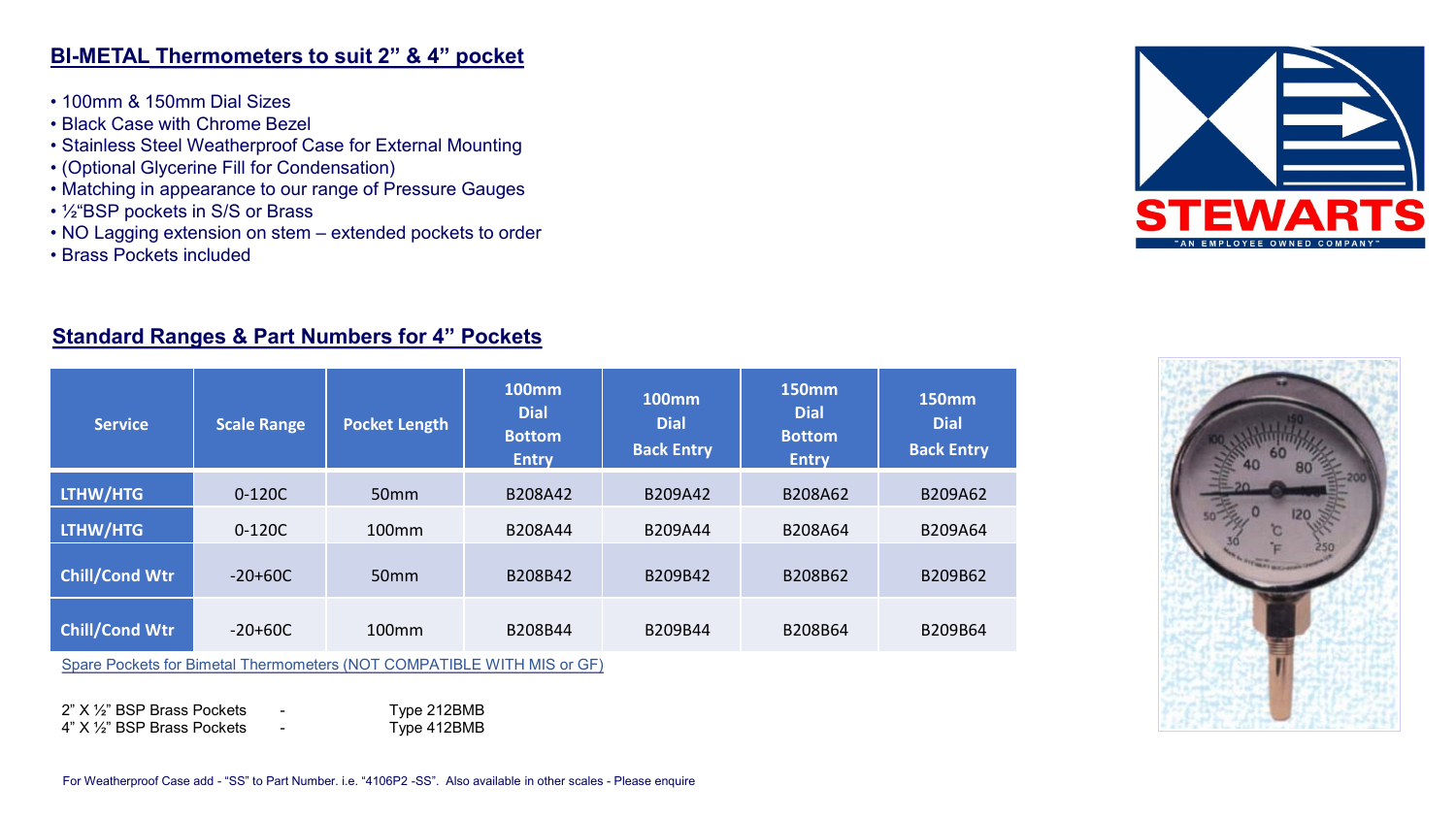#### **GAUGE ACCESSORIES Notes**

*Gauge Cocks* Maximum working pressure is 16 Bar. Maximum working temperature is 60C. For MTHW, HTHW & Steam applications we recommend Our **38SSNV** needle valve.

#### *Syphons*

Maximum working pressure is 100 Bar. Maximum working temperature is 120C. For HTHW & Steam applications we recommend our **38SSS** syphon



- **3/8" BSP Mild Steel 'U' Syphon - Type No. 38MSU 3/8" BSP Mild Steel Ring Syphon - Type No. 38MSR**
- **3/8" BSP Brass U Syphon - Type No. 38BRU**
- **3/8" BSP Brass Ring Syphon - Type No. 38BRR**
- **3/8" BSP S/S type 'S' Syphon - Type No. 38SSS**
- **3/8" BSP F/F Brass Gauge Cock - Type No. 38GC**
- **3/8" BSP F/F S/S Needle Valves - Type No. 38SSNV**
- **3/8" BSP Brass Snubber - Type No. 38BS**

- 
- 
-